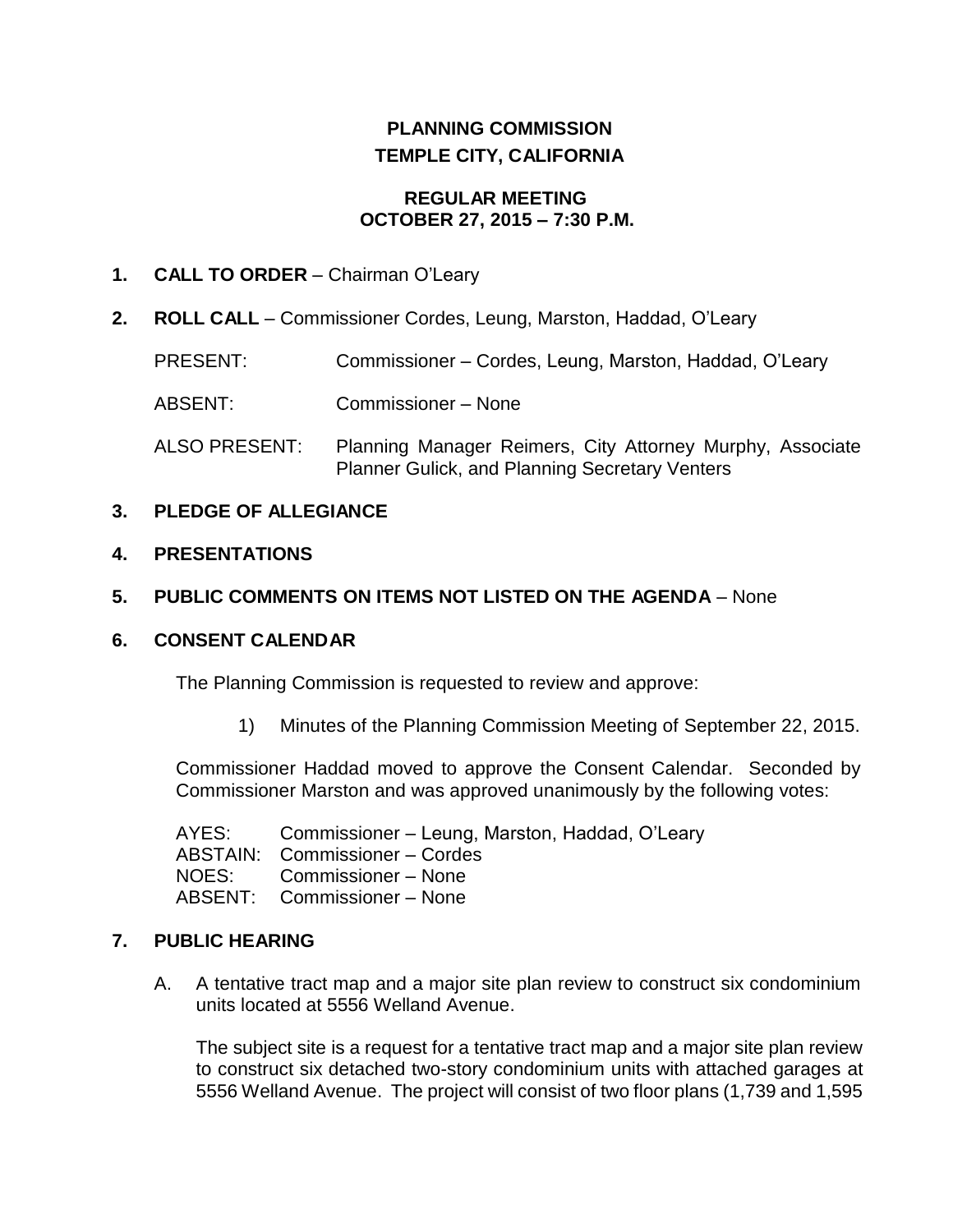square feet of living area), both consisting of four bedrooms and three bathrooms. The site plan features a 25-foot driveway easement along the southerly portion of the lot. The front unit will face Welland Avenue and the remaining five units will face the driveway easement. The property is located in the R-2 zone, and is designated as Medium Density Residential by the City's General Plan.

Associate Planner Gulick gave a brief summary of the staff report.

Chairman O'Leary opened the public hearing.

Kamen Lai, project designer, stated that the proposed development is consistent with the surrounding neighborhood. He is willing to comply with the conditions of approval.

Chairman O'Leary closed the public hearing.

Commissioner Leung made a motion to approve File 15-210, adopt the resolution, and find that the project is categorically exempt. Seconded by Commissioner Haddad and carried by the following roll call vote:

| AYES:           | Commissioner – Cordes, Leung, Marston, Haddad, O'Leary |
|-----------------|--------------------------------------------------------|
| <b>ABSTAIN:</b> | Commissioner – None                                    |
| NOES:           | Commissioner – None                                    |
| ABSENT:         | Commissioner – None                                    |

### **8. UNFINISHED BUSINESS** – None

### **9. NEW BUSINESS** – None

### **10. COMMUNICATIONS**

A. Report for a Zoning Code Interpretation regarding Calculation of Demolition.

Planning Manager Reimers provided various examples of structural modifications that qualify as a demolition. He then explained how demolition is calculated. Mr. Reimers further briefed the Commission regarding an address that the abovementioned interpretation would effect. He stated that a property owner applied to remodel and demolish a portion of their residence, however the applicant's calculation differs from staff's calculation for demolition.

City Attorney Murphy advised that if the Commission desires to hold a public hearing staff would need to provide further information regarding the City's code for demolition, the history of the project, and the scope of work.

Chairman O'Leary opened the item for public comment.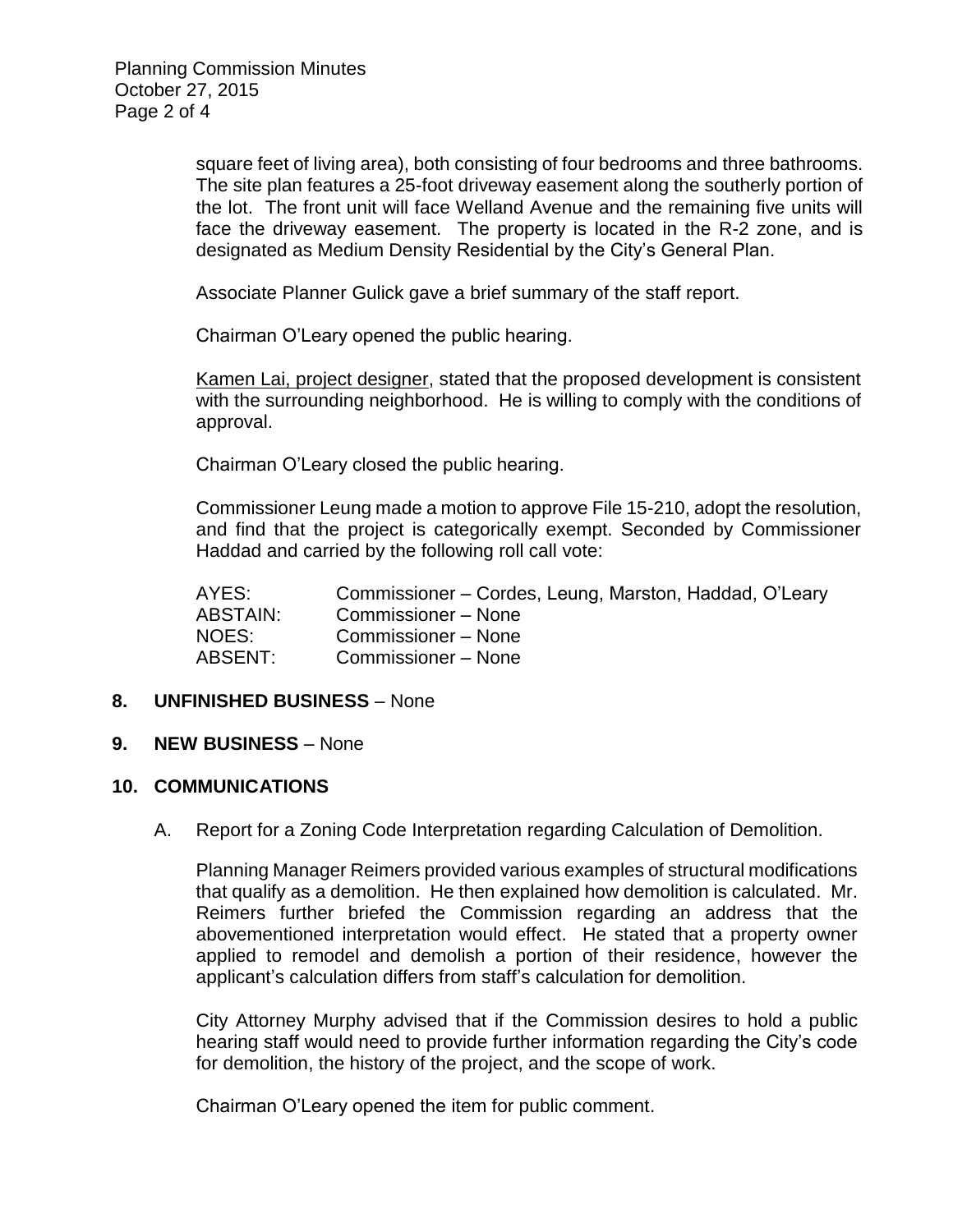Thomas Song, representative, presented material to the Planning Commission to support his opinion. He stated that he does not consider reducing the size of a window a demolition.

Jackie Tsang, representative, presented material to the Planning Commission to support his interpretation of the code.

City Attorney Murphy stated that the property in question is legal nonconforming. He clarified that at certain thresholds of construction the entire property is required to be brought into compliance. The Planning Commission has the option to either receive and file staff's interpretation of the Code or call for a review of the Code in a public hearing forum.

Chairman O'Leary closed the item for public comment.

Commissioner Cordes made a motion to receive and file staff's interpretation of the Zoning Code regarding calculation for demolition. Seconded by Chairman O'Leary and carried by the following vote:

| AYES:           | Commissioner - Cordes, Haddad, O'Leary |
|-----------------|----------------------------------------|
| <b>ABSTAIN:</b> | Commissioner - None                    |
| NOES:           | Commissioner - Leung, Marston          |
| ABSENT:         | Commissioner – None                    |

Commissioner Haddad moved to have the Planning Commission as a higher body call for review staff's interpretation of the Zoning Code regarding calculation for demolition. Seconded by Commissioner Leung and carried by the following vote:

AYES: Commissioner – Leung, Marston, Haddad ABSTAIN: Commissioner – None NOES: Commissioner – Cordes, O'Leary ABSENT: Commissioner – None

#### **11. UPDATE FROM THE PLANNING MANAGER**

Planning Manager Reimers announced the upcoming Specific Plan Community Meeting to take place on November 5, 2015, at 7:00 p.m. in the City Hall Community Room.

# **12. COMMISSION ITEMS SEPARATE FROM THE COMMUNITY DEVELOPMENT DIRECTORS REGULAR AGENDA**

A. COMMISSIONER CORDES – None